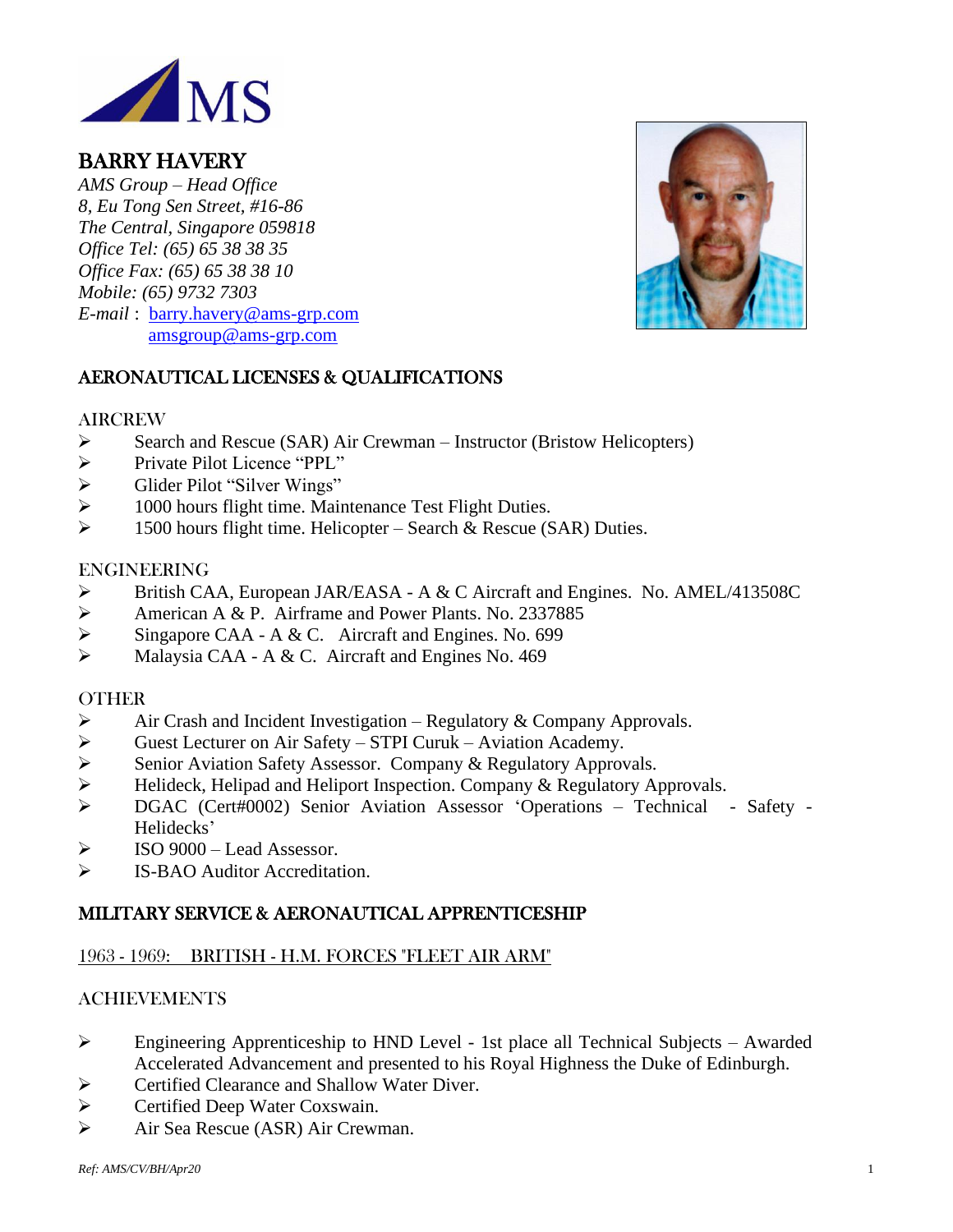

➢ Represented the Royal Navy in Rowing, Boxing, Track and Field Events.

#### 1962 - 1963 MERCHANT NAVY SEA CADET – TRAINING SHIP - INDEFATIGABLE

#### ACHIEVEMENTS

- $\triangleright$  Diploma in navigation, meteorology and seamanship.
- ➢ Apprentice Indentures as Able Seaman / Deck Officer.
- ➢ Blues in Rowing, Rugby, Boxing, and Cross Country Running.

#### 1961 - 1962 AIR CADET. 1304 SQUADRON. UK - AIR TRAINING CORPS (ATC)

➢ Initial Flight Experience & Advanced Technical Training - Qualified as a Glider Pilot.

## COURSES OR OTHER AERONAUTICAL TRAINING

#### 1969 - 2012

Listing of some University/Manufactures/Company Approved Courses

- ➢ ISO 9000 Lead Assessor Neville Clark.
- 
- ➢ ISO 9000 Documentation SGS ➢ ISO 9000 Awareness - SGS
- 
- ➢ Internal Quality Audit SGS
- ➢ Loss Control Management DNV
- → International Rating System (IRS) SGS<br>
→ Internal Quality Audit SGS<br>
→ Loss Control Management DNV & Ir<br>
→ Modern Safety Management DNV & Ir<br>
Executive Loss Control Management wit<br>
→ Executive Loss Control Manag ➢ Modern Safety Management – DNV & International Loss Control Institute (ILCI)
- ➢ Executive Loss Control Management with DNV
- Understanding & Documenting A Quality Management System Neville Clarke
- ➢ Accident Investigation SCSI
- ➢ Cabin Safety SCSI
- ➢ Ground Safety SCSI
- ➢ Aviation Ground Safety Management SCSI
- ➢ Non-Destructive Testing Techniques DNV and SGS
- Air Crewman. Search & Rescue (SAR) Duties. Royal Navy & Bristow Helicopters.
- ➢ Airworthiness Management CAA FAA CAAS Singapore
- ➢ Safety Oversight Management CAAS Singapore
- ➢ Post-Accident Management and Response CAAS Singapore
- Survival Training. Marine / Jungle / Desert & Interrogation Military & Civil.
- ➢ Aircraft Structures and Stress Analysis Bell Helicopters / Boeing / FAA
- ➢ Aviation Regulation and Standards. Including regular update FAA, CAA and ICAO
- ➢ Safety Management Systems CAAS Singapore / Safety Systems Services Jan 2007
- ➢ MEDA. Maintenance Error Data Analysis Boeing April 2007
- ➢ Human Factors (CRM) CAAS Singapore / Safety Systems Service Jan 2007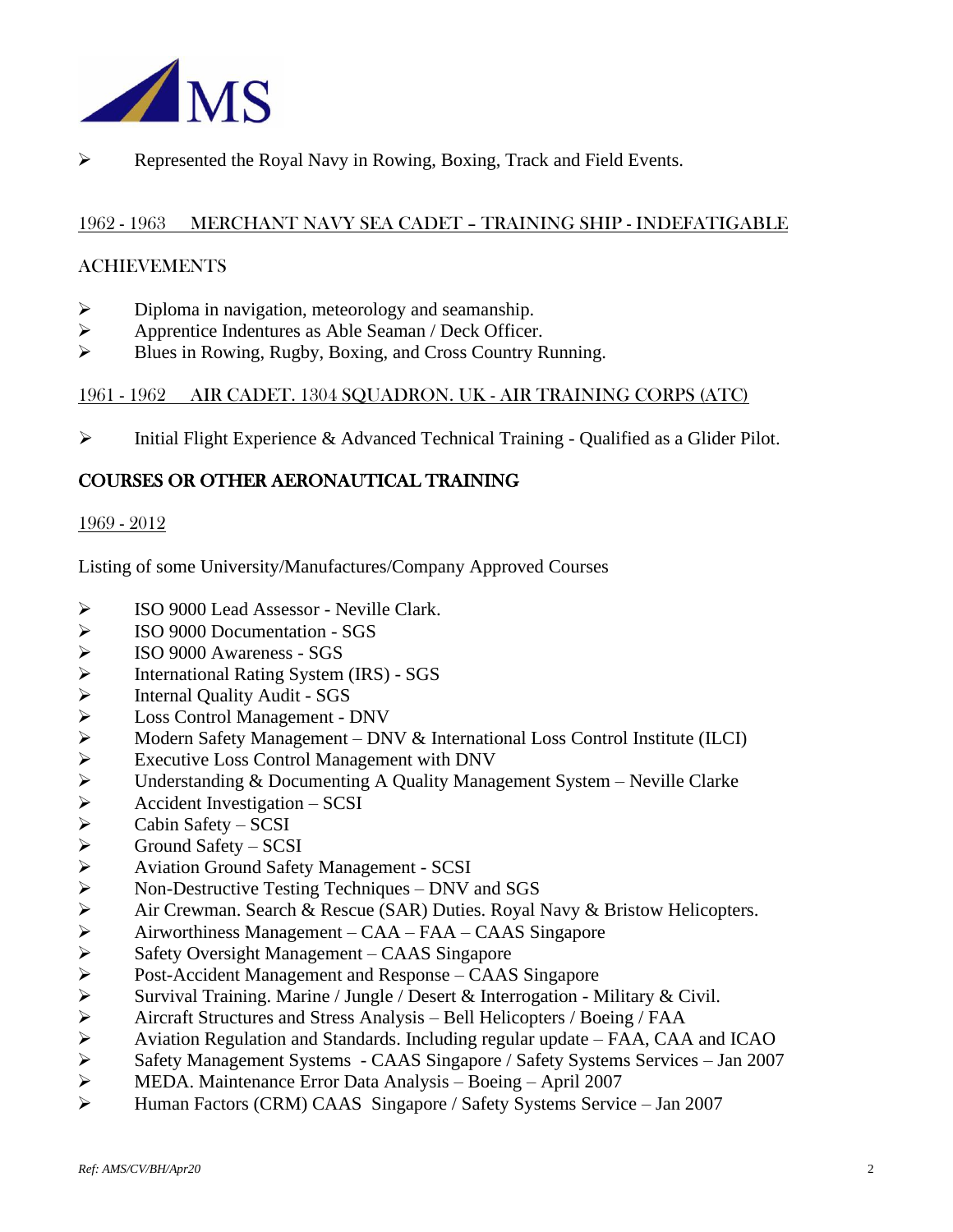

- ➢ Aviation Quality Safety Update Training CHC Vancouver April 2007. Refresher Training in Human Factors, Security, Change Management, OG&P, Accident and Incident Data Analysis.
- $\triangleright$  Aviation Quality Safety Update Training CHC Vancouver April 2008. Safety Management Systems – Measuring Corporate Culture – Accident Investigation – Risk Assessment – Developing an Advanced Safety Culture – Threat and Error Management – Digital is Different – Human Performance
- ➢ Aviation Quality Safety Update Training CHC Vancouver April 2009. North Sea Helicopter Research – Managing the Insurance Cycle in a Dynamic Environment – Measuring a Corporate Culture – Crisis Management – Investigation Interviewing Skills
- ➢ Flight Simulation Familiarisation Eurocopter France EC 155 EC -225 and EC 332L2 March 2010
- ➢ Aviation Quality Safety Update Training CHC Vancouver April 2010. Risk Assessment – Fatigue and the Aviator – GPS Guided Approaches – Improving Safety Through Flight Data Monitoring – Safety Management Systems – Using Bow Tie for Risk Assessment – Flight Data Monitoring Integration – Advanced HFACS – North Sea Research.
- ➢ IS-BAO (International Standards for Business Aircraft Operations) Auditor Accreditation CAAS Singapore - Dec 2010 / Dec 2012.
- ➢ NBAA. December 2012. Developing Safety Programs within a Flight Department.
- ➢ Flight Simulation Familiarisation AgustaWestland Italy AW-139 and AW 189. April 2015
- ➢ AW-139 and AW-189 OGP Aviation Advisors Training Program AgustaWestland Italy. April 2015.
- ➢ AB 175 OGP Aviation Advisors Training Program Airbus Malaysia. January 2016.
- ➢ Search and Rescue Emergency Response Seminar / Training Malaysia. March 2019

RELEVANT Experience

- ➢ 4500 Safety and Technical Reviews. Including Safety, Technical, Operations, Regulatory Compliance of Major Air Airlines, General Air Carriers, & Part 145 Maintenance Facilities.
- ➢ US\$ 200 Billion Asset Valuation / Appraisal's. Aircraft & other Aviation Assets.
- ➢ Participated in over 600 Air Crash or Incident Investigations. Including Multi Engine, Wide Body, Helicopters, Seaplanes, Military & other General Aviation.
- ➢ Responsible for management and safety oversight of 12 offshore operations in Asia (6), Middle East (1) Nigeria (1) Africa General (4).
- ➢ Aviation Litigation. Expert Witness and High Court Actions.
- ➢ Aviation Advisor/Consultant. Including Governments, Senior Airline & Mineral Company Management, Regulatory Bodies & Manufactures.
- ➢ Interviews for the Media & TV on issues of Air Safety. Including CNBC and CNN.
- ➢ Conducts Speeches for organizations such as Regulatory Authorities, Banks and Aircraft Lessors, at Seminars and Conferences.
- ➢ Conduct hostile repossession of aircraft, and records, from delinquent operators and management of reposed assets beck to flight status (cross border)